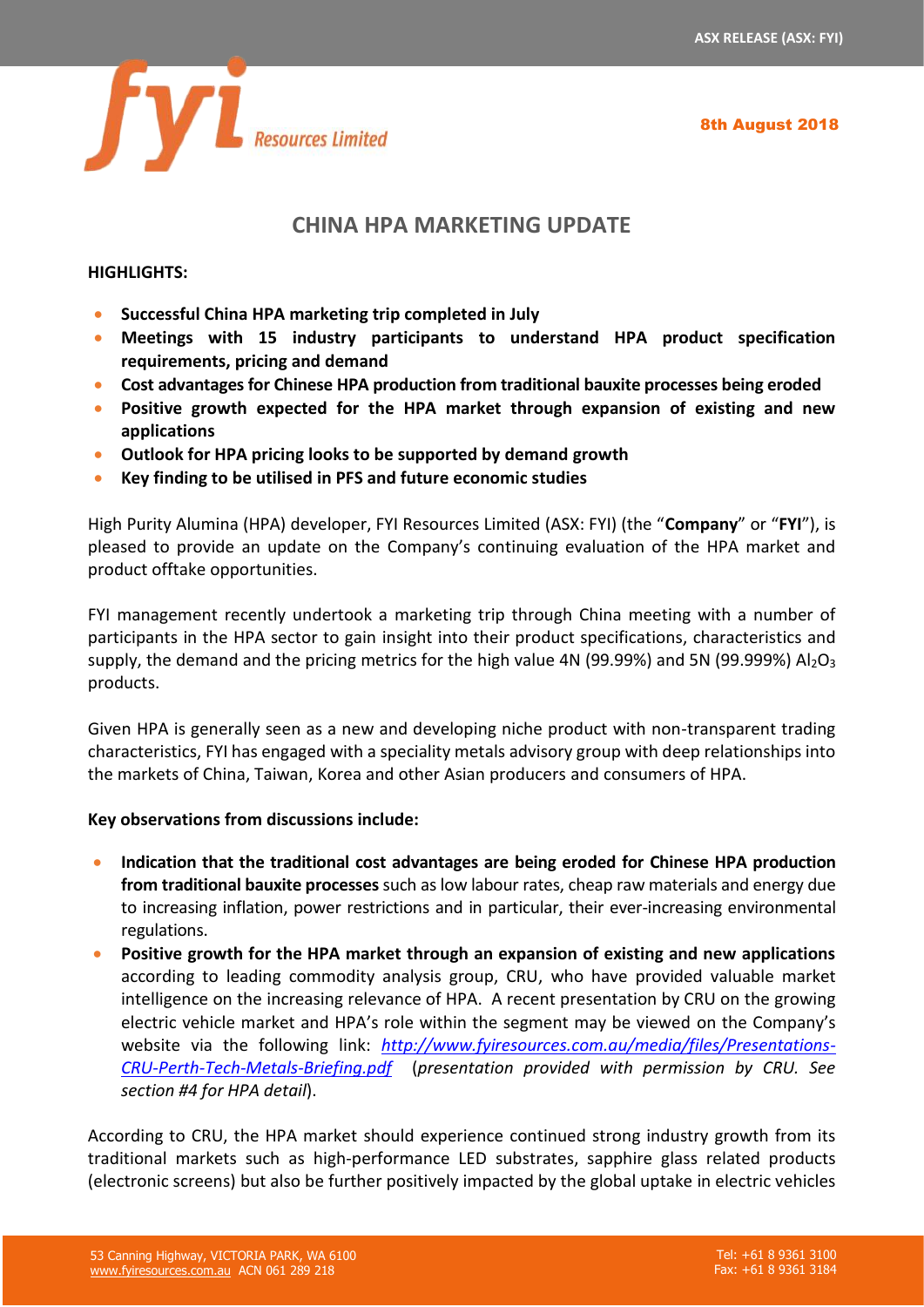8th August 2018



and other emerging battery / power storage applications which require high specification HPA in the separator component between the anode and cathode of the power cells (LIB separators).



*Source: CRU, Perth Tech Metals Briefing June 2018*

• **Outlook for pricing** – FYI's investigations suggest that a range between US\$20 – 30/kg for 99.99% purity HPA with evidence that it likely to increase with increasing demand from an evolving market.

The key information derived from the marketing trip will be used in FYI's prefeasibility study (expected to be completed during the September quarter) as well as for further product development purposes.

**FYI Managing Director, Mr Roland Hill** commented on the HPA product definition and marketing trip by saying "the Chinese domestic market for HPA appears very supportive of new supply projects and important to the overall HPA market. Attaining a good understand of the dynamics of the China market is important to our strategy going forward. Our resulting view is very positive on the fundamental long-term outlook for HPA as we look forward to completing our Pre-feasibility Study in the September quarter. We will continue with our market evaluations of the other key markets of Taiwan, Japan and Korea during 2018."